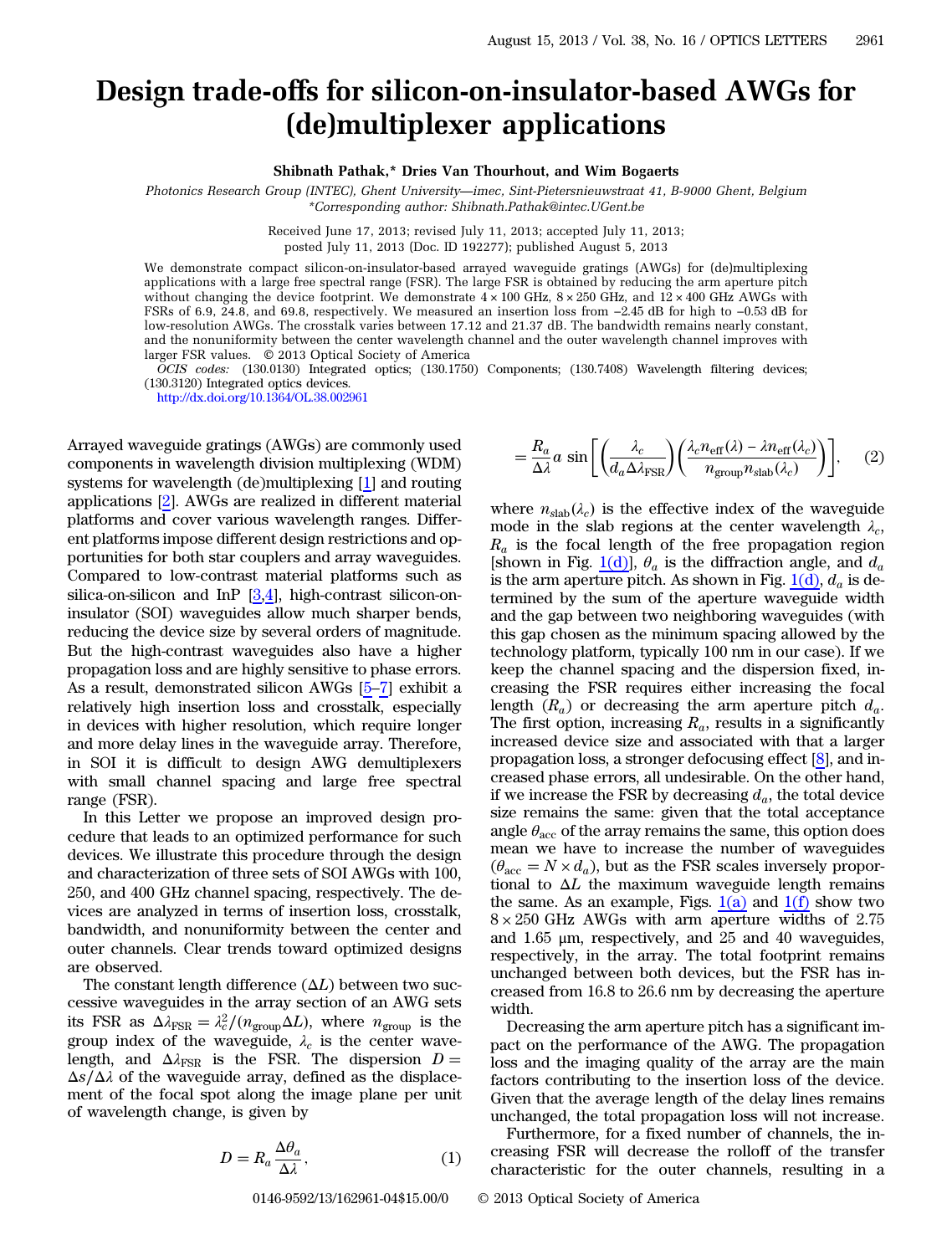<span id="page-1-0"></span>

Fig. 1. Design details of  $8 \times 250$  GHz AWGs. (a) Device with 25 waveguides in the array. (g) Device with 40 waveguides in the array. (b) and (f) Input star coupler of the device in (a) and (g), respectively. (c) and (e) Zoom into waveguide array regions for the device in (a) and (g), respectively. (d) Detailed overview of the star coupler.

smaller nonunformity between the inner and outer channels. This can be explained by the fact that the spectral response of the AWG follows the envelope of the far field of a single arm aperture. A narrower arm aperture has a wider far field, resulting in a slower rolloff for positions near the center. The bandwidth of the individual wavelength channels, on the other hand, will remain constant as the channel spacing, the dispersion in the object plane (D), and the width of the input and output apertures are kept fixed with the variation of the arm aperture pitch and the FSR. This also implies that the neighboring channel crosstalk will remain unchanged for the larger FSR devices. Also the effect on the crosstalk floor due to phase error in the waveguide array will be small as the average length of the waveguide remains unaltered.

The main limitation to further increasing the number of waveguides and the FSR is the decreasing spacing between the waveguides in the array itself as shown in Figs.  $1(c)$  and  $1(d)$ . The reduced distance can introduce coupling between the waveguides, possibly resulting in additional phase errors. Another limitation is that we cannot reduce the arm aperture width below its critical width, for which the mode is no longer confined in the core of the waveguide and the propagation loss increases significantly.

All the AWGs were fabricated on 200 mm SOI wafers with a 220 nm thick silicon guiding layer on top of a 2  $\mu$ m buried oxide layer. To pattern the designs we used 193 nm deep UV lithography and a double etch process: 220 nm deep trenches define the high-contrast waveguides (further referred to as the deep etch) as well as the sharp bends and 70 nm etch defined fiber grating couplers and lower-contrast apertures in the star coupler regions (further referred to as shallow etch). See [\[9](#page-3-7)] for further fabrication details.

We designed three sets of AWGs for three different channel spacings. Each of these three sets  $(4 \times 100 \text{ GHz},$  $8 \times 250$  GHz, and  $12 \times 400$  GHz) of AWGs has four variations of the number of waveguides used in the array

waveguides, thereby also varying the FSR (see third paragraph). See [\[5](#page-3-4),[6\]](#page-3-8) for design details of the SOI AWGs. The focal length of the star couplers was kept constant for each of those sets of AWG designs at 80, 100, and 120 μm, respectively. Table [1](#page-1-1) gives further design details for each of the fabricated devices.

To characterize the AWGs, the input and output channels are connected to 1D grating couplers (as shown in Fig. [2\)](#page-2-0). The coupling efficiency [[10\]](#page-3-9) with standard singlemode fiber is nearly 30%. In the measurements reported here we normalized the transmission spectrum of the AWGs with respect to that of a straight waveguide with the same type of grating couplers. The optical fibers were aligned to the grating couplers on an automated alignment setup, which uses a reproducible and wavelength-corrected algorithm to align with an accuracy of 0.01  $\mu$ m in the X, Y, Z directions. Figure [2](#page-2-0) shows optical microscope images of the fabricated AWGs.

Figures [3](#page-2-1), [4](#page-2-2), and [5](#page-2-3) show the measured spectral response of the  $4 \times 100$  GHz,  $8 \times 250$  GHz, and  $12 \times$ 400 GHz AWGs using 28, 40, and 70 waveguides in the

Table 1. Design Overview of Three AWG Sets

<span id="page-1-1"></span>

| Sets (size)                               | Waveguides | Arm<br>Aperture<br>Width<br>$(\mu m)$ | Order | Delay<br>Length<br>$(\mu m)$ | FSR<br>(nm) |
|-------------------------------------------|------------|---------------------------------------|-------|------------------------------|-------------|
| $4 \times 100$ GHz                        | 16         | 3.49                                  | 254   | 146.15                       | 4.3         |
| $(1180 \times 285 \text{ }\mu\text{m}^2)$ | 20         | 2.75                                  | 230   | 116.81                       | 5.3         |
|                                           | 24         | 2.26                                  | 169   | 97.25                        | 6.4         |
|                                           | 28         | 1.91                                  | 145   | 83.44                        | 7.5         |
| $8 \times 250$ GHz                        | 25         | 2.75                                  | 65    | 37.4                         | 16.8        |
| $(540 \times 320 \text{ µm}^2)$           | 30         | 2.26                                  | 54    | 31.07                        | 20.2        |
|                                           | 35         | 1.91                                  | 47    | 27.05                        | 23.2        |
|                                           | 40         | 1.65                                  | 41    | 23.59                        | 26.6        |
| $12 \times 400$ GHz                       | 40         | 2.01                                  | 26    | 14.96                        | 42.0        |
| $(380 \times 330 \text{ }\mu\text{m}^2)$  | 50         | 1.57                                  | 20    | 11.51                        | 54.6        |
|                                           | 60         | 1.28                                  | 17    | 9.78                         | 64.2        |
|                                           | 70         | 1.07                                  | 15    | 8.63                         | 72.8        |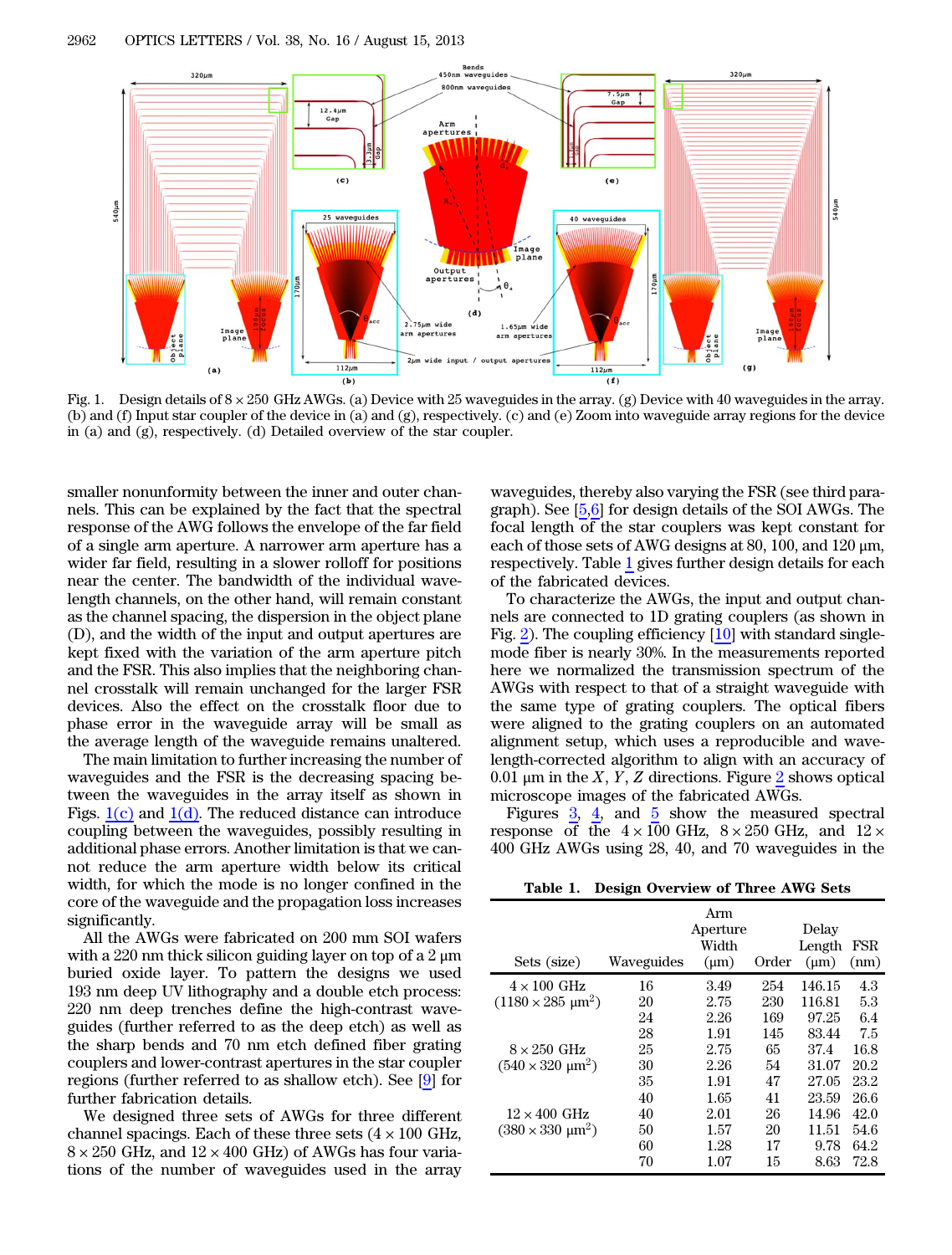<span id="page-2-0"></span>

Fig. 2. Optical images of the fabricated AWGs.

array, respectively. The measured FSR for these devices was 6.9, 24.8, and 69.8 nm, respectively. It is immediately obvious that the loss and the crosstalk improve considerably when increasing the AWG channel spacing. As we can see from Figs. [3](#page-2-1)–[5](#page-2-3), the shape of the individual AWG channel is sightly asymmetric but similar for all channels of the device. This asymmetry could be due to minor phase variations in the waveguides or due to

<span id="page-2-1"></span>

Fig. 3. Experimental spectral response of  $4 \times 100$  GHz AWG with 28 waveguides used in the array.

<span id="page-2-2"></span>

Fig. 4. Experimental spectral response of  $8 \times 250$  GHz AWG with 40 waveguides used in the array.

<span id="page-2-3"></span>

Fig. 5. Experimental spectral response of  $12 \times 400$  GHz AWG with 70 waveguides used in the array.

the fabrication error in the input aperture of the input star coupler.

Figure  $6(a)$  shows how the insertion loss changes with the variation of the number of waveguides used in the waveguide array. As already mentioned above, the insertion loss improves when going from 100 to 200 GHz and then 400 GHz channel spacing, which is related to the decrease in device size and associated propagation loss. Within one device group the insertion loss improves when increasing the number of waveguides, as predicted in the fourth paragraph. Further improvement is restricted by the critical width of the shallow etched arm apertures to avoid high propagation loss due to an unconfined mode. Figure  $6(b)$  shows the nonuniformity in the insertion loss between the center channel and the outer channel as a function of the number of waveguides in the array. As expected from the reasoning in the previous paragraph, the uniformity improves with increasing FSR.

Due to the high confinement of silicon waveguides, even small geometric variations introduce significant phase errors, resulting in an unwanted crosstalk floor.

<span id="page-2-4"></span>

Fig. 6. (a) Insertion loss variation, (b) nonuniformity variation, (c) crosstalk variation, and (d) bandwidth variation with the variation of the number of waveguides used in the array waveguides for  $4 \times 100$  GHz,  $8 \times 250$  GHz, and  $12 \times 400$  GHz AWGs.